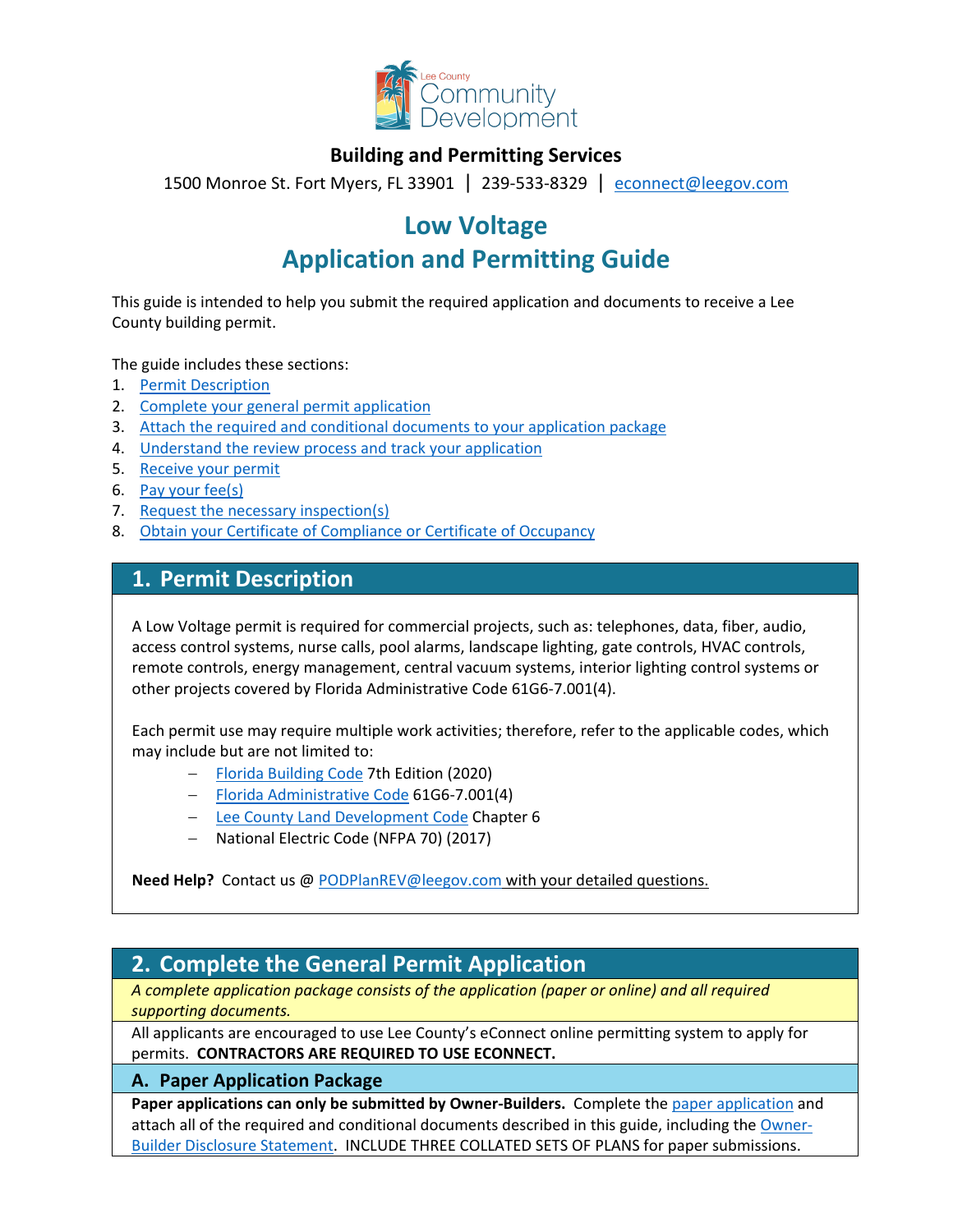A paper application package must be submitted in person to the Building Department. The office is located at the Lee County Public Works Building, first floor, 1500 Monroe St., Fort Myers, FL 33901.

### **B. eConnect Application Package (Electronic Submission)**

### **Register for eConnect**

To apply for a Lee County permit online, you must first register at [eConnect.](https://accelaaca.leegov.com/aca/) Instructions for **New Users: Register for an Account** are included on the eConnect login page.

Review the **eConnect Users Guide** for more details about using eConnect. Also see **eConnect Instructions** highlighted throughout this guide.

#### **eConnect Steps**

Once you have logged into [eConnect,](https://accelaaca.leegov.com/aca/) select the *Permitting* menu to *Create an Application*. Review the general disclaimer terms and select the checkbox to *Continue Application*.

### **1. Select a Record Type**

On the *Select a Record Type* screen, select **Trade** >> **Electrical**. Or search on the term *Electrical*. Select the radio button and *Continue Application*.

- **2. Provide the Property Information** (\* indicates required fields) to identify the property for which the permit will be used. Lookup the property information using one of the options below, then click *Search:*
	- Address (using the required fields Street No., Street Name); or
	- Parcel (using Parcel Number).

**eConnect Instructions:** If multiple addresses are found, they will be displayed in the *Address Search Result List.* Use the radio button to select the desired record, then click *Select.*

Once search results are displayed, the other fields on the screen will automatically populate. Review information for accuracy and *Continue Application.*

### **3. Applicant and Contacts**

If a licensed contractor is providing the service for this permit, they must have either a Stateissued license registered with Lee County or have a Lee County-issued certificate of competency. Both require a current Certificate of Insurance for liability and workers' compensation AND/OR a current workers' compensation exemption status with the State of Florida. Verify Lee County contractor registration at [Contractor Search](https://www.leegov.com/dcd/ContLic/ActCont) or contact Contractor Licensing at [ContractorLicensing@leegov.com](mailto:ContractorLicensing@leegov.com) or 239-533-8895.

Note: If the applicant is an owner-builder and not a licensed contractor, a[n Owner-Builder](https://www.leegov.com/dcd/PermittingDocs/OwnerBldrDisclosure.pdf)  [Disclosure Statement](https://www.leegov.com/dcd/PermittingDocs/OwnerBldrDisclosure.pdf) must be attached to the application.

To associate the Applicant and Contact(s) with the permit application, use either: *Select from Account* or *Add New*.

Note: The Applicant listed in eConnect will receive all notifications from the County related to their application.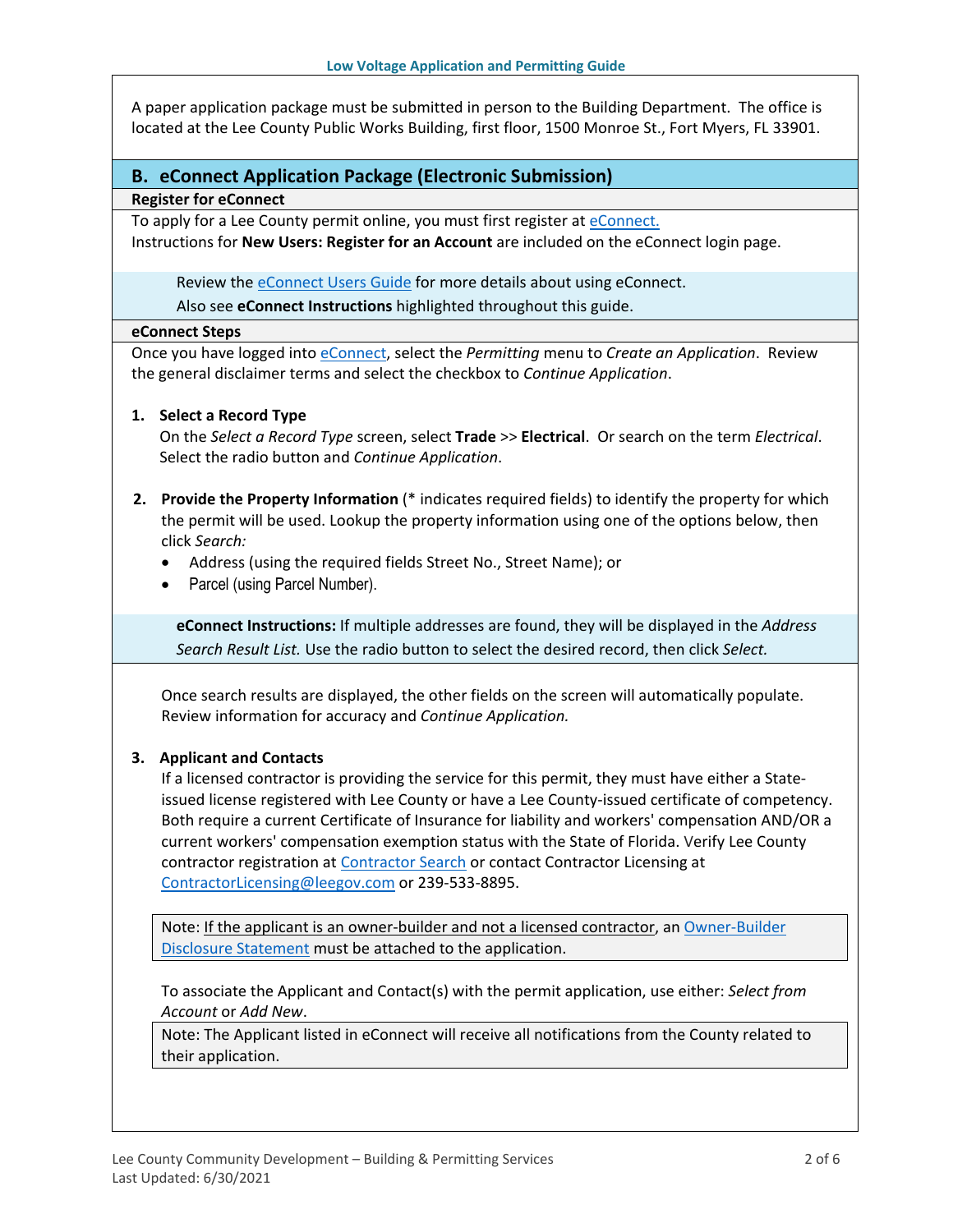|    | <b>Low Voltage Application and Permitting Guide</b>                                                                                                                                                                                                                                                                                                                                                                                                                                                                                                                                                                                                                                                                                                                                                                                                                                                                                                                                                       |
|----|-----------------------------------------------------------------------------------------------------------------------------------------------------------------------------------------------------------------------------------------------------------------------------------------------------------------------------------------------------------------------------------------------------------------------------------------------------------------------------------------------------------------------------------------------------------------------------------------------------------------------------------------------------------------------------------------------------------------------------------------------------------------------------------------------------------------------------------------------------------------------------------------------------------------------------------------------------------------------------------------------------------|
| 4. | <b>Project Detail Fields</b>                                                                                                                                                                                                                                                                                                                                                                                                                                                                                                                                                                                                                                                                                                                                                                                                                                                                                                                                                                              |
|    | Complete all applicable fields. An explanation of certain fields has been provided below for your<br>reference.                                                                                                                                                                                                                                                                                                                                                                                                                                                                                                                                                                                                                                                                                                                                                                                                                                                                                           |
|    | Project Name: What is the name of the project?<br>$\bullet$<br>For Commercial Projects - input the Project's Business Name (associated with the<br>Business License) as the Project Name<br>For Residential Projects - input the name of the community/subdivision or city as the<br>$\bullet$<br>Project Name<br>Brief Description of Proposed Work: Provide enough detail for the reviewer to understand<br>٠<br>the permit-related details of the project and Continue Application.<br><b>Type of Permit:</b><br>$\bullet$<br>(Options: Access Control/Low Voltage, Electrical, Low Voltage)<br>Commercial/Residential: Select the permit category<br>$\bullet$<br>(Options: Commercial or Residential)<br>Private Provider Plan Review: Is the plan being reviewed by a private provider? If yes, the<br>$\bullet$<br>Private Provider Compliance Affidavit and Notice to Building Officials of the Use Private<br>Provider form must be submitted with this application. Notice to Private Providers |
|    | (Options: Yes or No).<br>Private Provider Inspections: Will the project be inspected by a private provider?<br>٠                                                                                                                                                                                                                                                                                                                                                                                                                                                                                                                                                                                                                                                                                                                                                                                                                                                                                          |
|    | Note: Private Provider Inspections are required if electing to use Private Provider Review<br>services.<br>(Options: Yes or No).<br><b>Estimated Job Value:</b><br>٠<br><b>Estimated Sq. Ft.:</b><br>٠<br>Volts:<br><b>Commercial Permit Number:</b><br>٠<br>Will there be an Access Control System installed?:<br>$\bullet$<br>(Options: Yes or No).<br>Multiple Select Fields for Electrical Purpose (If using the same contractor, this permit can<br>$\bullet$<br>be applied to all selected areas).<br>(Options: Telephone, Data, Fiber, Audio, Nurse Call, Pool Alarm, Landscape Lighting, Gate<br>Controls, HVAC Controls, Remote Control, Energy Management, Central Vacuum System,<br>Interior Lighting Control System, Other; Describe Other)<br>Directions: Provide directions to the property and the specific structure being permitted.                                                                                                                                                     |
| 5. | <b>Attachments/Documents</b><br>For Electronic Submittals: In the Attachments window, Add the required and conditional<br>documents.                                                                                                                                                                                                                                                                                                                                                                                                                                                                                                                                                                                                                                                                                                                                                                                                                                                                      |

• For Paper Submittals: Provide the completed application, the Owner Builder Disclosure Statement and any other required and conditional documents.

(Use list of documents in Section 3.)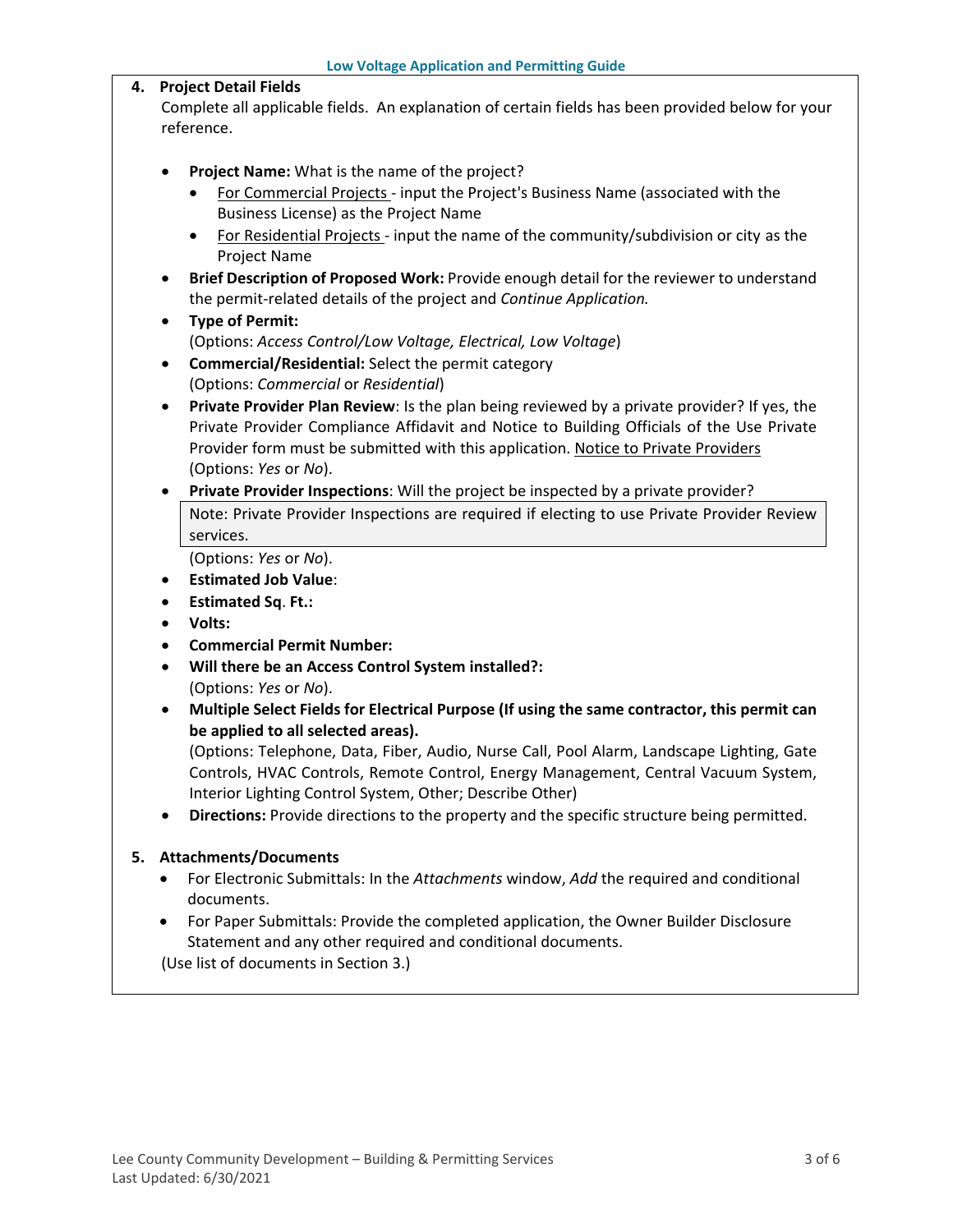## <span id="page-3-0"></span>**3. Attach Required and Conditional Documents**

*Notice: Lee County may request additional supporting documentation to process the permit. Additional restrictions applicable to this property may be found in public records, and there may be additional permits required from other governmental entities such as water management districts, state or federal agencies.*

### **Conditional Required Documents**

#### **1. Owner-Builder Disclosure Statement**

If the installer is not using a licensed contractor and will act as an owner-builder, submit an [Owner-Builder Disclosure Statement.](https://www.leegov.com/dcd/PermittingDocs/OwnerBldrDisclosure.pdf)

#### **2. Proof of Ownership**

If the ownership information on the permit application does not match the property owner information on the Lee County Property Appraiser's website [\(http://www.leepa.org\)](http://www.leepa.org/), submit proof of ownership, for example, a recorded Warranty Deed.

#### **3. Floor Plans**

If the proposed work is not reviewed under a Commercial Permit and the job value is \$5,000 or more, floor plans must be submitted.

**Tip:** The scaled floor plan should include device and equipment locations.

#### **4. Site Plan / Plot Plan**

If the proposed work is not reviewed under a Commercial Permit, the job value is \$5,000 or more, and there are exterior fixture locations, a site plan or plot plan is required.

## <span id="page-3-1"></span>**4. Understand the Review Process and Track Your Application Completeness Check**

When the application package is first received, it is reviewed for completeness to determine that the general application is complete and that all required documents, signatures, and seals are attached. If the package is incomplete, the applicant must provide missing information before the application package can be forwarded for review.

#### **Application Review**

Complete applications are forwarded to multiple functional areas for review.

- eConnect applications can be reviewed simultaneously by the required reviewers.
- Paper applications are reviewed by one person at a time and must be physically handed off among the required reviewers.

Applicants can use [eConnect](https://accelaaca.leegov.com/aca/) at any time to track the progress of the application record through the process, for both Electronic and Paper submittals.

**eConnect Instructions:** Search for your permit application using *My Records*, the *Global Search* or the *Search Applications* under the *Permitting* menu. Click on the record number for your permit application to see the Records Status, Conditions and Record Details.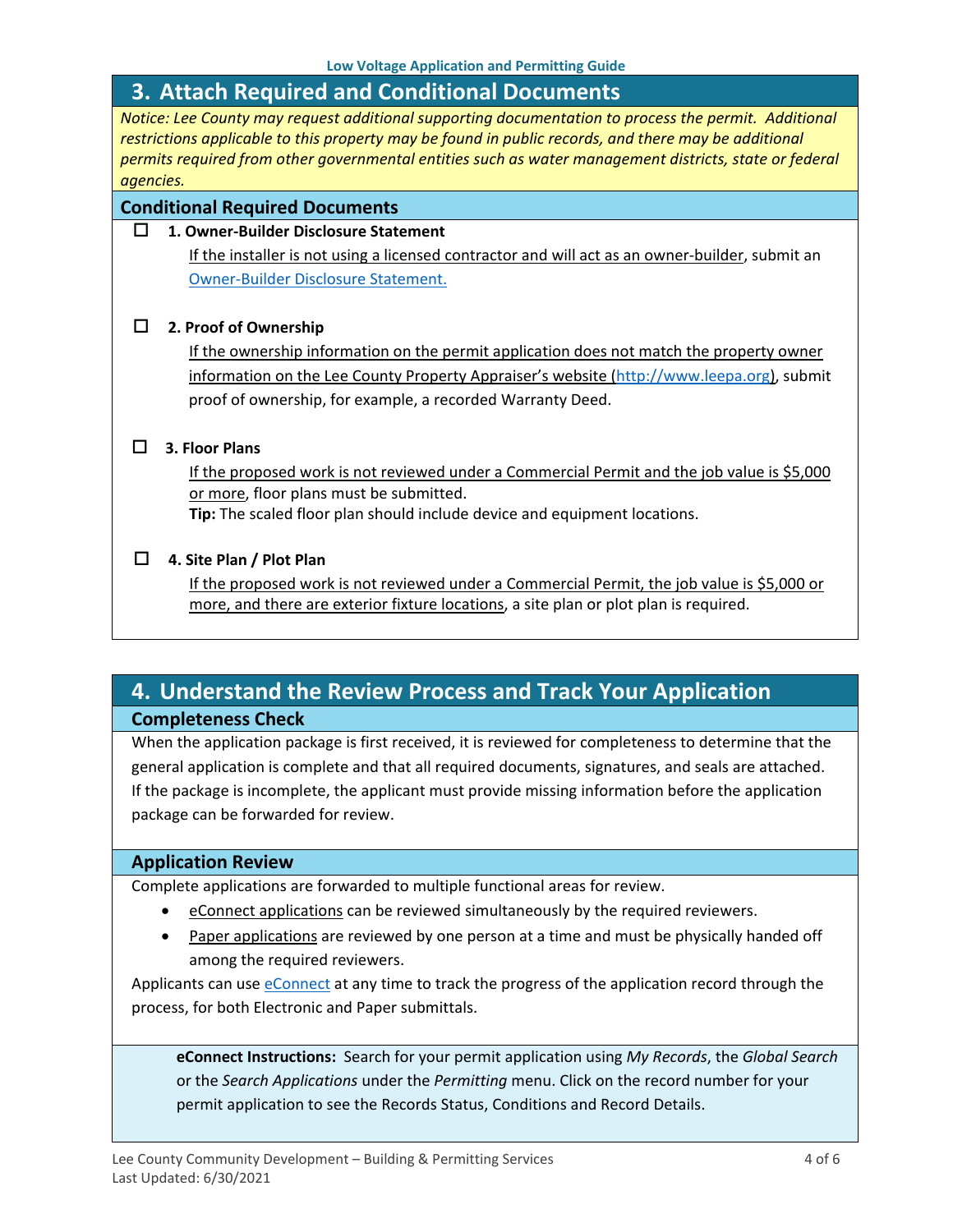### **Notice of Rejection**

If applicable, the final reviewer consolidates all comments and an email notice is sent to the applicant.

**Rejection Notice:** A rejection notice will be sent to the applicant with specific points of failure that must be corrected and resubmitted for approval. Applicants have 30 days to address the points of failure and to resubmit information and documentation. A cover letter addressing the points of failure is required with the resubmittal.

- **Resubmitting an Application via eConnect:** To update the required information and to ensure correct versioning in eConnect, **attachments that are resubmitted should have the same file name as the original.**
- **Resubmitting a Paper Application:** Bring updated documentation to the first floor of the Lee County Public Works Building, 1500 Monroe St., Fort Myers, FL 33901.

### **Notice of Approval**

**File Verification - Notification**: Staff completes a final document review to determine any outstanding documents and invoice all applicable fees. The "Ready Sheet" outlining outstanding fees and required documents is emailed to the applicant.

## <span id="page-4-0"></span>**5. Receive Your Permit**

Applicants who applied electronically may access their permit(s) and approved plans from [eConnect.](https://accelaaca.leegov.com/aca/)

**eConnect Instructions:** Search for your permit application using *My Records*, the *Global Search* or the *Search Applications u*nder the *Permitting* menu. Click on the record number for your permit application, and select *Attachments.* All documents will be listed. Choose the *Actions*  drop-down to review document details. Click on the document name to open or save.

For Paper Applications: The permit and approved plans are issued in person at the Lee County Public Works Building, 1500 Monroe St., Fort Myers, FL 33901.

Note: Owner-Builders are required by Florida Statute to **personally appear** at the Lee County Public Works Building, 1500 Monroe St., Fort Myers, FL 33901 to sign for the building permit regardless of how it was submitted.

Issued permits must pass at least one inspection within 180 days from issuance or the permit will expire.

## <span id="page-4-1"></span>**6. Pay Your Fee(s)**

All payments must be received prior to scheduling an inspection.

#### **Payment Options:**

- Make payments through [eConnect](https://accelaaca.leegov.com/aca/)
- Deliver the payment in person to the Lee County Public Works Building, 1500 Monroe St., Fort Myers, FL 33901
- Make a credit card payment by phone, 239-533-8997, option \*.
- **Cash is not accepted**; please pay by credit/debit card, check, eCheck, or money order.